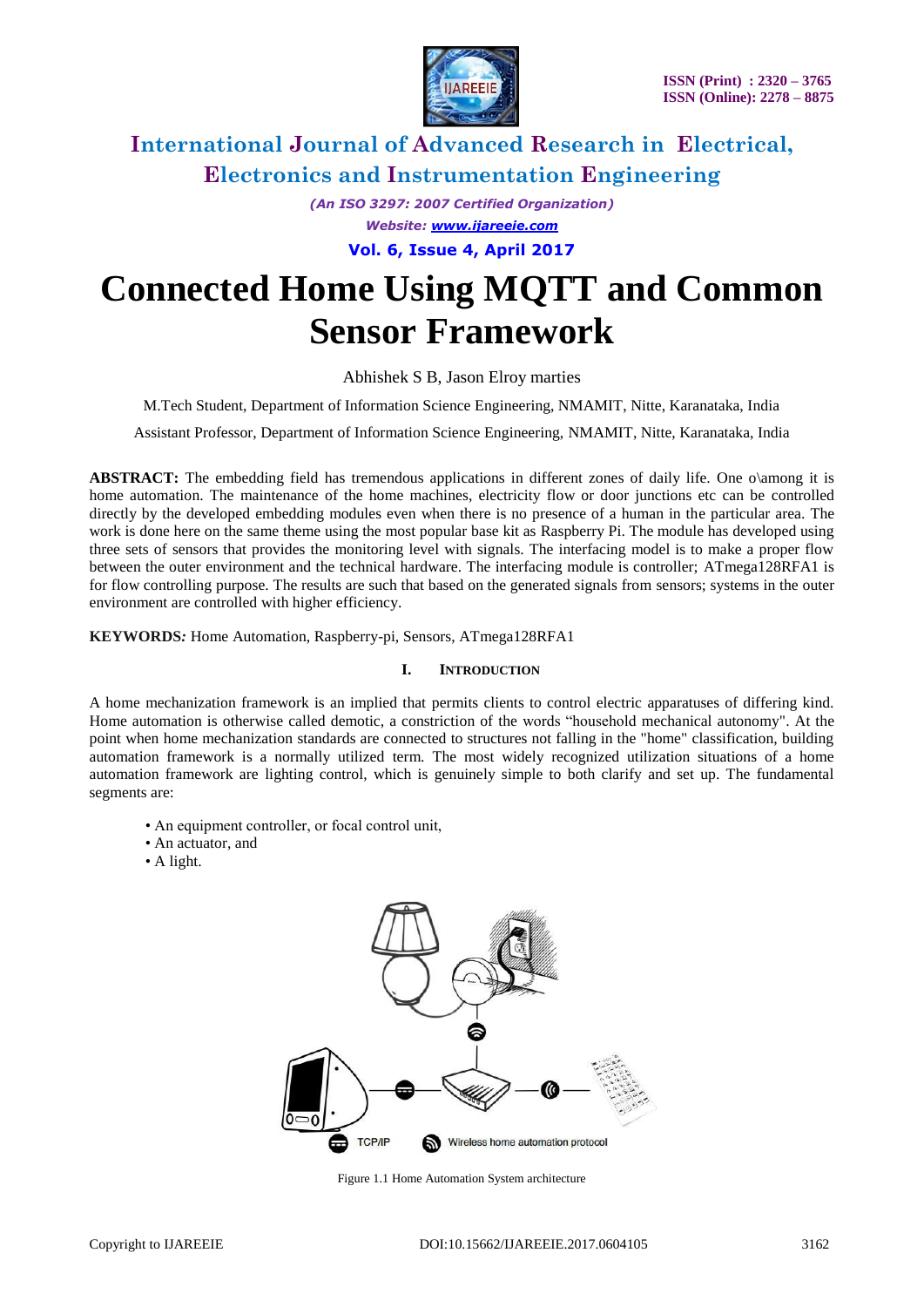

*(An ISO 3297: 2007 Certified Organization)*

*Website: [www.ijareeie.com](http://www.ijareeie.com/)*

# **Vol. 6, Issue 4, April 2017**

The actuator for this situation is a gadget that controls the stream of current from a divider attachment to the light being referred to. It does as such by being connected to both the divider attachment, what's more, the light. The control unit speaks with the actuator to tell how much current to let through to the light. The control unit might be worked through a Web site, a remote control, or something comparative. The setup is represented in Figure 1.1. The remote correspondence between the remote, control unit, and the actuator is finished utilizing a home automation interchanges convention, e.g. ZigBee [Kin03] or Z-Wave [GEI06].

The potential benefits we can gain from home automation are almost only limited by imagination and as such it would be infeasible to create a comprehensive list of them. The short list below exemplifies potential benefits in four areas of home automation. The examples are meant to spark the imagination. Energy Savings: Through user tracking both inand outdoors, a home automation system would potentially be able to make sure that, for example, no unnecessary light or heat is turned on in individual rooms.

For the greater part of the above cases the innovation required to acknowledge them as of now exists: Individuals can be followed with Bluetooth, RFID chips, or advanced individual counters, utilized at a few grocery stores and gatherings. Some home computerization frameworks include Web based access to residential apparatuses and caution frameworks. Other home automation frameworks accompany home diversion joining, highlighting control of TV what's more, stereo sets. With the innovation being accessible, the question is the thing that obstructions are thwarting all of the above cases from being regular in a setup like that of Figure 1.1.

Proprietorship Many of the frameworks (TV, stereo, reconnaissance camera, and so on.) said in the illustrations are restrictive and thusly each have their own particular automatic interface that control them, or none by any means. In this way to get a framework ready to deal with the illustrations, the purchaser needs to search out a home mechanization merchant that has some expertise in custom home mechanization arrangements and likely needs to purchase an entire scope of apparatuses that the seller is supporting. This presents a high cost because of the measure of the work required to understand these frameworks. High fetched implies that home automation is less inclined to end up noticeably a typical family unit framework, terrible for both home computerization sellers and families. Extensibility Even if the purchaser has procured such a custom framework, there is no ensuring that it can be reached out with totally new, yet home computerization related, highlights. For example, the purchaser may later buy a framework capable to monitor his fridge by methods for a camera empowered cell phone what's more, programming ready to perceive standardized identifications. This may be a usefulness that the purchaser might want to add to his home automation framework, much like he would 4 Problem Statement introduce another program on his PC, however, in all probability will be notable due to an entangled, or even totally contrary, the framework structure.. For the situation with the cell phone application for monitoring the icebox, a ZigBee, or proportional, the chip won't not be accessible.[01]

### **II. LITERATURE SURVEY**

Here MQTT protocol is used to send and receive data to the cloud and for better security purpose. This paper exhibits a smart home administration framework in which a group intermediary part is utilized for coordinating group administrations, subsequently decreasing the workload of group administration staff, giving electronic data administrations, and developing the group's mix with the encompassing condition. At the home end, a home intranet was made by coordinating a smart touch board with a home controller framework and different sensors and gadgets to convey, for instance, information, and security functions. The people group end involves a group server and group PCs, and associates with gadgets (e.g., video cam and building automation gadgets) in other group frameworks and to the home systems [02]. Moreover, to accomplish various in home shows, standard interface gadgets can be utilized to isolate the rationale and UIs. This review likewise established that the message lining telemetry transport convention can give ideal home control benefits in smart home frameworks, while the hypertext exchange convention is ideal for conveying area based data combination administrations. This review initially proposed a various leveled, brilliant home-benefit engineering, which utilized standard interface gadgets at the home end to isolate the rationale and UIs, and accomplishing different in-home presentations. Besides, this review connected a group intermediary part to incorporate keen home administrations, for example, overseeing condition arrangement operations, diminishing the physical work required of group administration staff, giving electronic data administrations, supporting assorted administrations, and broadening the group's joining with the encompassing condition. In this way, a total and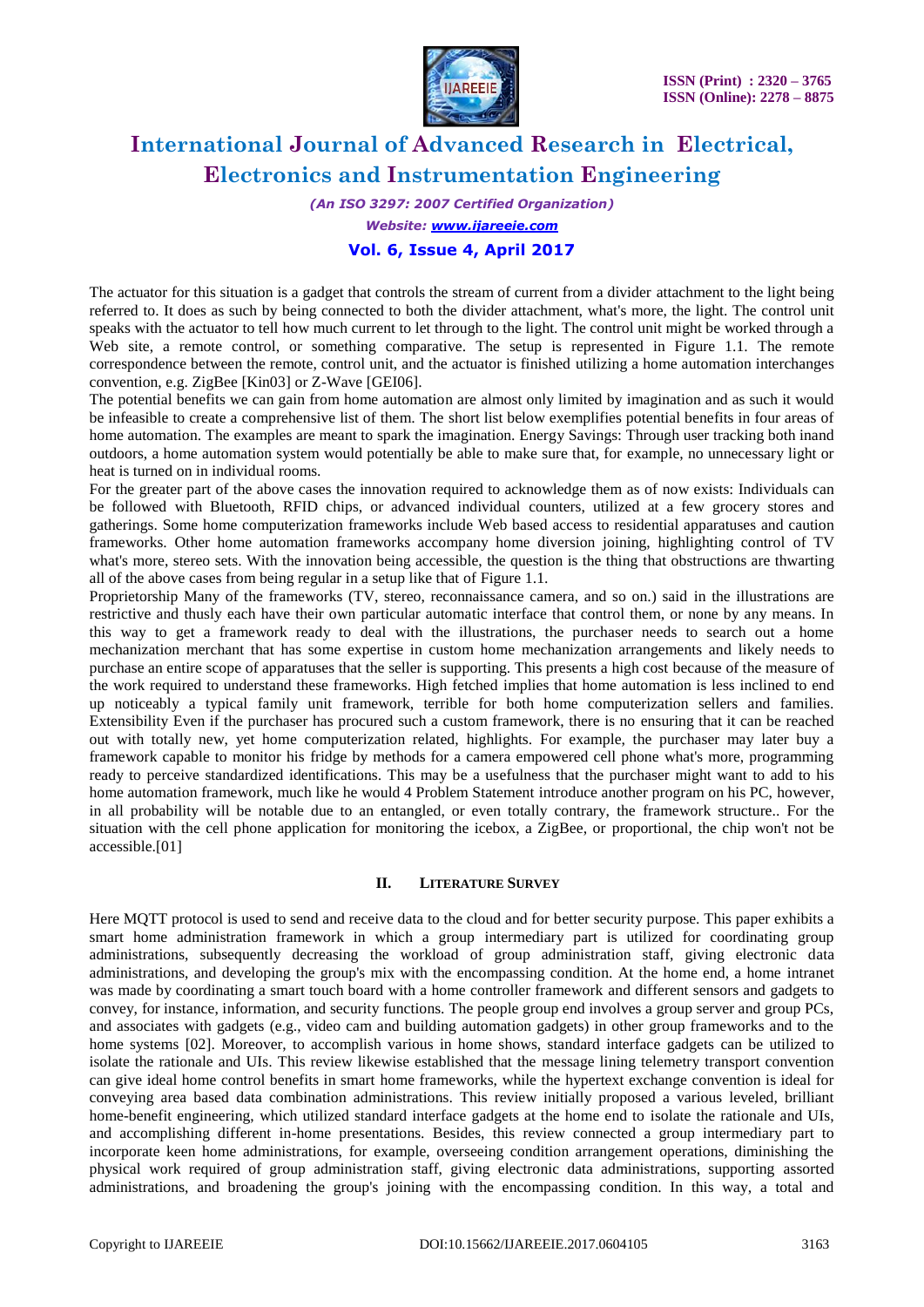

*(An ISO 3297: 2007 Certified Organization)*

*Website: [www.ijareeie.com](http://www.ijareeie.com/)*

# **Vol. 6, Issue 4, April 2017**

incorporated keen home framework can be accomplished. Also, coordinating cloud-based administrations with group administrations gave area based administrations [03].

This project helps us to understand about the monitoring, regular domestic conditions by means of low cost sensing system. Two main things integrate network architecture and the interconnecting mechanisms for reliable measurement of parameters of smart sensors and transmission of data via the internet is being observed. The framework of the monitoring system is based on a distributed sensing unit, information system for data transfer, and context awareness [04]. Results are encouraging as environment condition changes that sensing information transmission through the proposed integrated network architecture is 97%. This paper proposed an effective strategy for internetworking of 802.15.4 with IP organize. The key thought of the proposed strategy is to give an ease arrangement and adaptable association instruments for incorporating Internet of things with home checking frameworks. The benefits of the created framework are to have more prominent control over directing of bundles (security and customization) also, the capacity to adjust to different remote sensor systems.

This paper is similar, but absence of a framework. Initially MQTT is developed and it secures the home, by using sensors and R-pi as the network gateway. MQTT protocol is used to transmit and receive sensor data and finally getting access to those sensor values. Here Access control list is used to provide a better encryption method for data and finally monitoring those data on a web page or mobile. R-pi is the master has various sensors connected to it via wired or wireless communication. The whole mechanism has a good and efficient advantage over the other protocols like COAP, TCP/UDP and HTTP etc.., moreover it also overcomes the apple product home stat protocol [05].

### **III. IMPLEMENTATION**

Home automation using module is implemented in the work; users is followed with signals for the communication phase. The overall flow of the project will be explained in here:

The work is divided into three phase; one is input phase, second is the interfacing phase and the final one is output phase. The input phase includes the reading of the environmental issues by making use of sensors. Sensors are the artificial devices that have the ability to study the environmental changes by sensing the field. The sensed result will be passed stored and passed to next module interns of signal. This signal will help the interfacing module to interact intellectually between the sensed environment and the environmental mechanisms. The interfacing module included of Raspberry Pi and Atmega128RFA1 controller. Controller will read the signals and the required triggering in the control signal is made based on the conditions. The generated signal is then passed to outer mechanism through the Raspberry Pi module. Raspberry Pi acts as a base language for the controller to react properly for the generated triggering sequences. The outer mechanism is the third phase of the module i.e. the output mechanism, which are to be controlled with no human presence. The proposed worked architectural block diagram is shown in the Figure 1.2 below.

#### **A. ATmega128RFA1**

The ATmega128RFA1 is a truly clever framework on-chip, which consolidates an ATmega128 microcontroller with a 2.4GHz, 802.15.4 RF handset. It's what you may get on the off chance that you crushed remote module, as Zigbee or Synapse, into an AVR microcontroller. Figure 1.3 depicts the Atmega kit.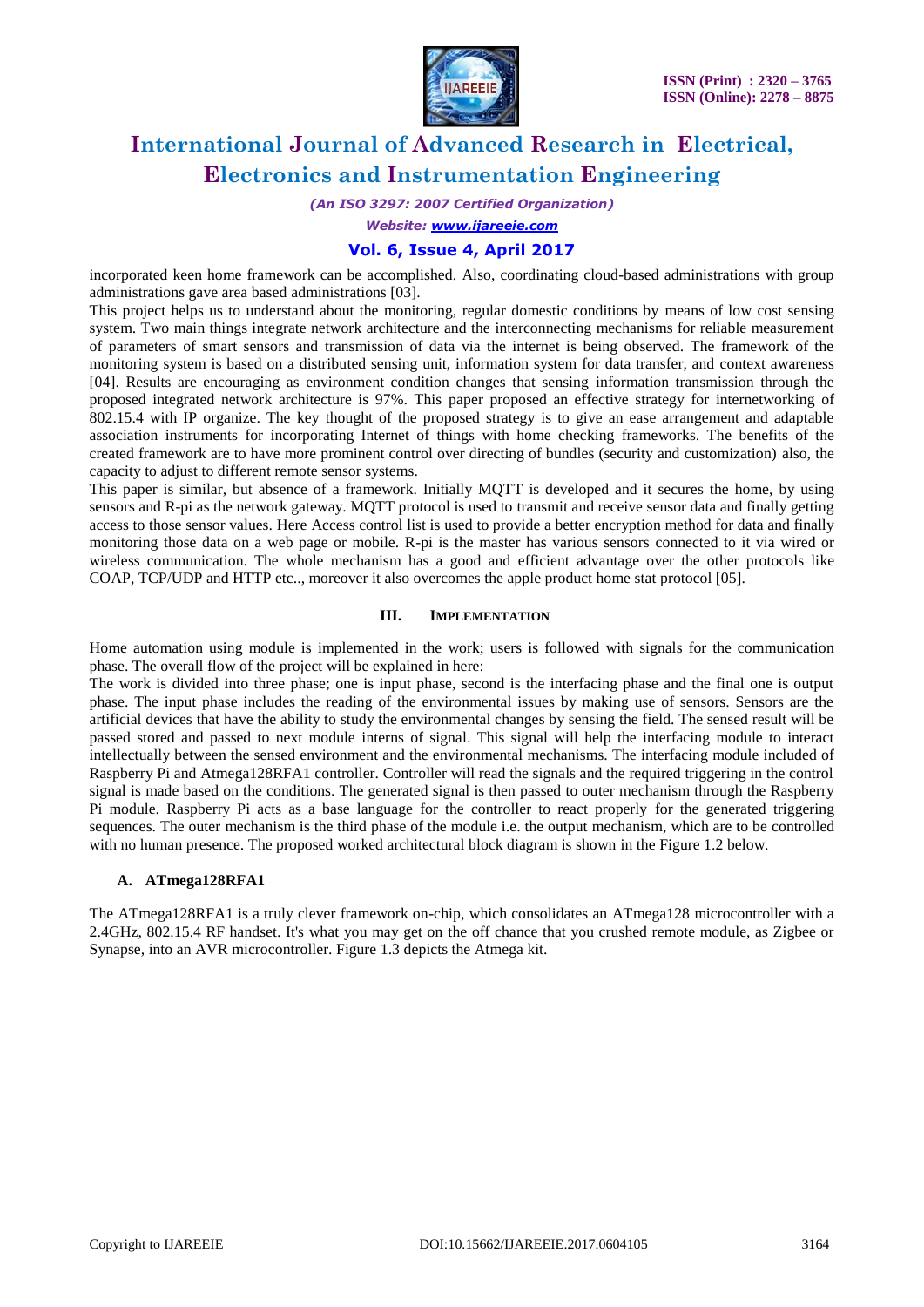

*(An ISO 3297: 2007 Certified Organization) Website: [www.ijareeie.com](http://www.ijareeie.com/)*

# **Vol. 6, Issue 4, April 2017**



Figure 1.2 Figure Architecture of Proposed Module

The devices used for the proposed modules are explained in the following section:

### *Low-Power 2.4GHz Transceiver*

The other portion of the ATmega128RFA1 – the "RFA1" part is the thing that truly makes it one of a kind. That is on the grounds that incorporated with the chip is a 2.4GHz remote radio handset. ATmega128RFA1 could converse with another up to around 75m away, at rates of up to 2 Mbps. Since it has worked in the equipment, bolster for IEEE 802.15.4, the chip can likewise converse with RF modules, as ZigBee's, Synapse modules, and IPv6/6LoWPAN gadgets. 802.15.4 Characterizes an individual range arrange (PAN) of remote gadgets. It's fundamentally the same as the Bluetooth standard (802.15.1) in that way. Not at all like Bluetooth however, can't which can send information at around 3Mbps, 802.15.4 achieve as high an information rate, maximizing at around 250kbps. Still, 802.15.4 is a excellent, fetched delicate decision when you don't have to rapidly send tremendous pieces of remote information. In contrast with alternate remote norms and conventions out there, the ATmega128RFA1's handset is outfitted towards low-level, low-control, low-speed, low-information rate, low-run correspondence between gadgets. This isn't used for Wi-Fi, where we have to stream video, while downloading pictures of felines, and synchronizing our drop boxes. 802.15.4 is for sending information between inserted gadgets. Perhaps you need to intermittently transmit information from a climate station to a show in your home, or turn your espresso machine on from the bed. That is the sort of circumstance 802.15.4 works best in. That sounds like work for the ATmega128RFA1 Dev Board.

# **ATmega128RFA1 Development Board Features:**

- Arduino (Arduino shield perfect).
- On-Board Chip Antenna.
- 33 Digital I/O's. SPI, TWI (I2C) and UART equipment interfaces.
- 8 Analog Inputs (10-bit determination).
- 16 MHz working recurrence.
- ATmega bootloader pre-customized (making it programmable with a FTDI Basic and
- the Arduino IDE).
- On-board 3.3V controller.
- Other standard ATmega128RFA1 highlights.
- 6 Timers.
- 128 KB Flash.
- 16 KB SRAM.
- 4096 Bytes EEPROM.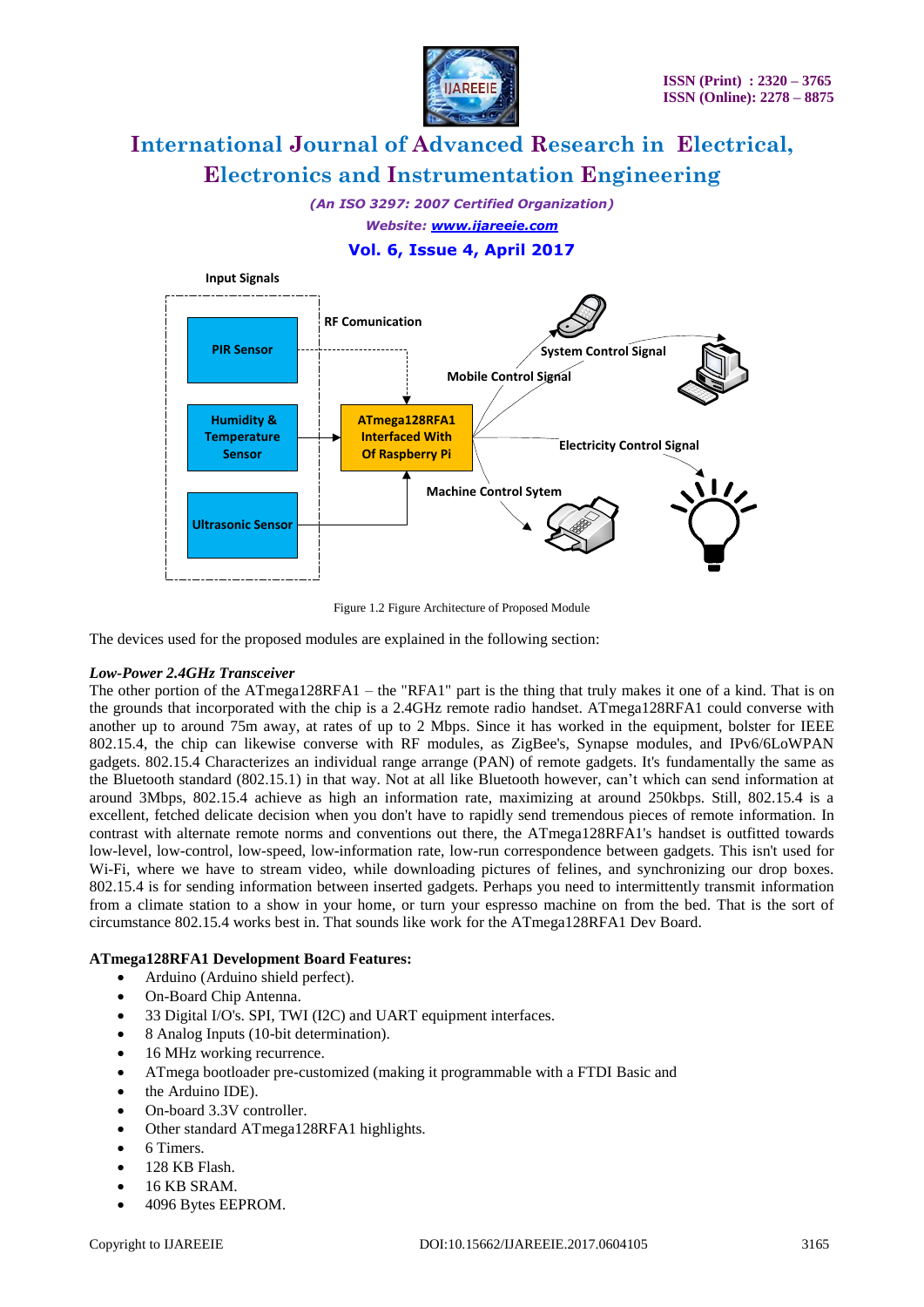

*(An ISO 3297: 2007 Certified Organization) Website: [www.ijareeie.com](http://www.ijareeie.com/)*

# **Vol. 6, Issue 4, April 2017**

4 GHz RF Transceiver.



# **B. Raspberry Pi [RPI]**

The Raspberry Pi 2 Model B is the second era Raspberry Pi. The Raspberry Pi was intended for the Linux working framework, and numerous Linux circulations now have a form improved for the Raspberry Pi. It utilizes Rasbian, which depends on the Debian working framework. Since it has an ARMv7 processor, it can run the full scope of ARM GNU/Linux disseminations, including Snappy Ubuntu Core, too as Microsoft Windows 10. Figure 1.4 is shown bellow a model of Raspberry Pi.



Figure 1.4 Raspberry Pi Model 2 B Board

Used Raspberry Pi kit Specifications are listed below:

- Broadcom BCM2836 Arm7 Quad Core Processor controlled Single Board Computer
- Running at 900MHz.
- 4 USB ports.
- $-1$ GB RAM.
- 40 GPIO pins.
- Full HDMI port.
- Ethernet port.
- Combined 3.5mm sound jack and composite video.
- Camera interface (CSI).
- Display interface (DSI).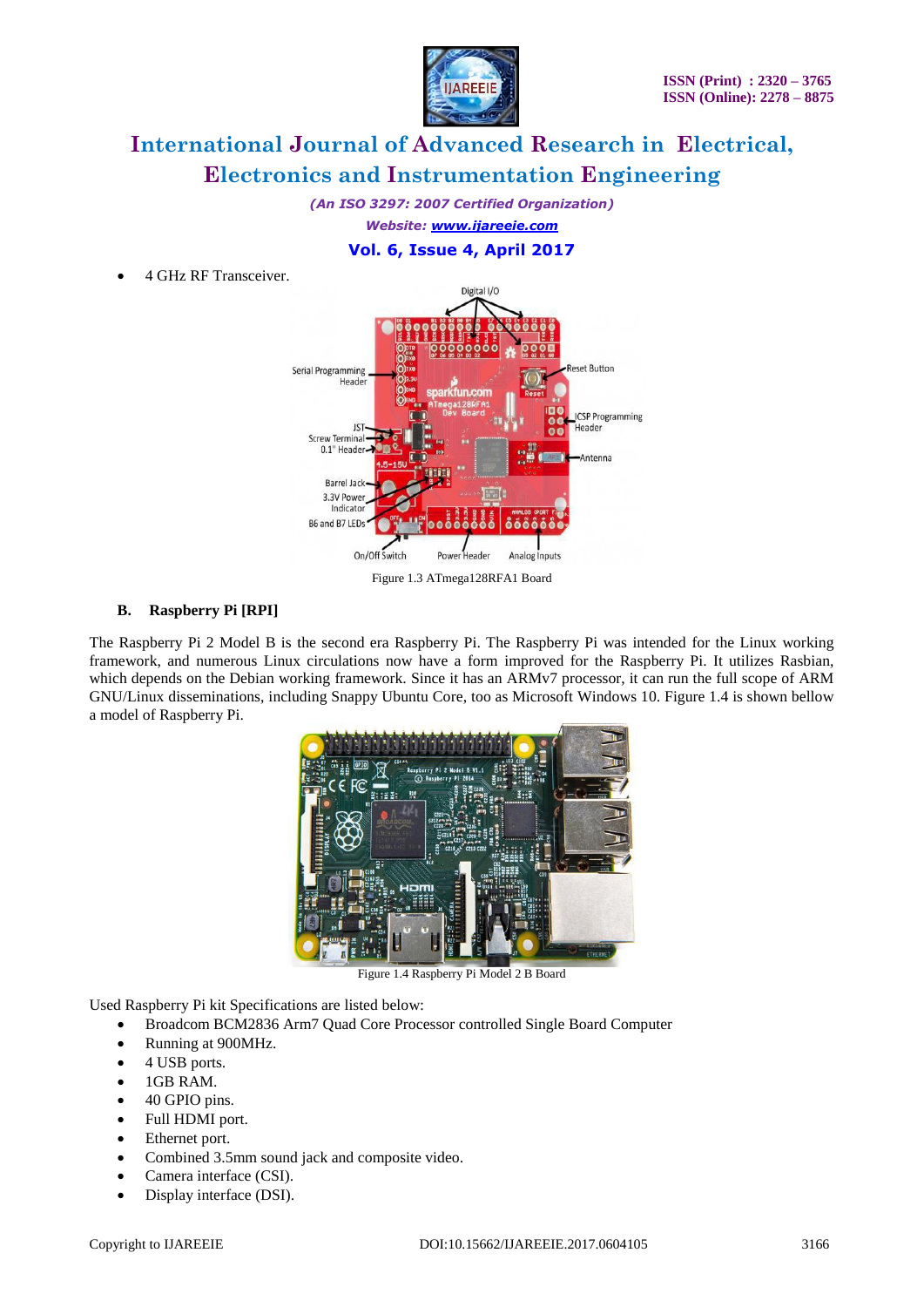

*(An ISO 3297: 2007 Certified Organization)*

*Website: [www.ijareeie.com](http://www.ijareeie.com/)*

# **Vol. 6, Issue 4, April 2017**

- Micro SD card space.
- Video Core IV 3D design canter.

The generated signal is then passed to outer mechanism through the Raspberry Pi module. Raspberry Pi acts as a base language for the controller to react properly for the generated triggering sequences

# **C. Sensors**

The environmental issues are read by making use of sensors. Sensors are the artificial devices that have the ability to study the environmental changes by sensing the field. The sensors used in the proposed module are three: DHT Sensor, Humidity and Temperature Sensor and Ultrasonic Sensors.

# *DHT11 Sensor:*

This DHT11 temperature and Humidity sensor offers a temperature and dampness sensor eccentric with a balanced progressed advanced flag yield. Toward using the world class computerized flag procurement technology furthermore temperature and stickiness detecting innovation, it guarantees high unwavering quality and dependability. This sensor contains resistive-sort moistness and an NTC temperature estimation segment, and partner to an optional execution 8 bit microcontroller, offering incredible quality, speedy reaction, hostile to impedance capacity and furthermore costadequacy. The module of DHT sensor is represented in the Figure 1.5.



Figure 1.5 DHT11 Sensors

Each DHT11 part is entirely balanced in the exploration focus that is enormously correct once dampness estimation. The change coefficients are secured as undertakings in the OTP memory, which are used in the sensor's internal banner recognizing process. That singlewire serial interface makes system joining quick and basic. Its little size, low control usage and up-to 20 meter flag transmission settling on it the best choice for various applications, including the people for all intents and purposes asking for ones. The part is 4-stick single Column stick bundle. It will be favoured to join and exceptional packs could an opportunity to be outfitted as expressed by clients' allure. The specifications of the sensors are as follow in Table 1.1.

| <b>Item</b>  | Measurement   Humidity |          | Temperature | Resolution | Package      |
|--------------|------------------------|----------|-------------|------------|--------------|
|              | Range                  | Accuracy | Accuracy    |            |              |
| <b>DHT11</b> | 20-90%RH               | $±5%$ RH | ±2℃         |            | 4 Pin Single |
|              | 0-50 °C                |          |             |            | Row          |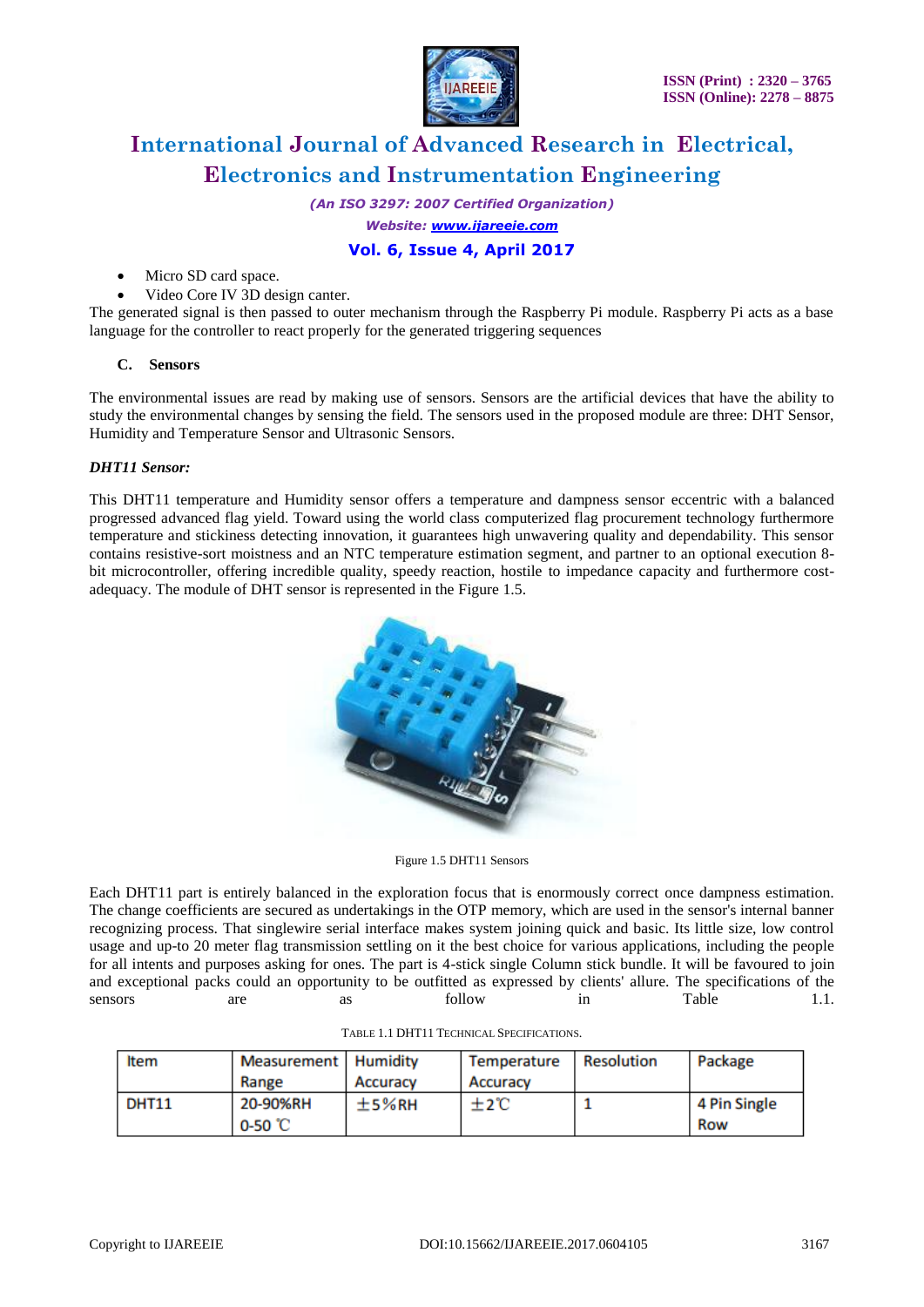

*(An ISO 3297: 2007 Certified Organization) Website: [www.ijareeie.com](http://www.ijareeie.com/)* **Vol. 6, Issue 4, April 2017**

#### *PIR Sensor:*

PIR sensors perform actions of sensing motion and used to detect whether a human has moved in or out of the sensors range. They are small, inexpensive, low-Power, easy to use and don't wear out. For that reason they are commonly founding appliances and gadgets used in homes or businesses. They are often referred to as PIR, "Passive Infrared", "Pyroelectric", or "IR motion" sensors. PIRs are basically made of a Pyroelectric sensor (which you can see above as the round metal can with a rectangular crystal in the centre), which can detect levels of infrared radiation. Everything emits some low level radiation, and the hotter something is, the more radiation is emitted. The motion detector's sensor is actually divide in two halves. The reason for that is that we are looking to detect motion (change) not average IR levels. The two parts are wired up with the goal that they offset each other. If one half sees more or less IR radiation than the other, the output will swing high or low. PIRs have more adjustable settings and have a header installed in the 3-pin ground/out/power pads.

### *D.* **Relays**

Two channels Relay driver can be controlled by bolstering 2-12V trigger voltage, Very valuable for application like Micro-Controller based tasks, Remote controller, Lamp on off, and any circuits which required separated high momentum and high voltage exchanging by applying any TTL or CMOS level voltage. Two LED functions as operation pointer while in, 3 pins screw terminals to associate load and gives both typically open and ordinarily shut.



Figure 1.6 Ultrasonic Modules

**Edge device**: This is interfaced with various sensors and actuators. Various sensors include, but not limited to, temperature, humidity, ambient light, proximity, ultrasonic sensors. Actuators are usually dimmers and relays. These edge devices are Intelligent Electronic Devices (IEDs) that sense certain environmental conditions or events and actuate dimmers/relays based on the condition, and intimate the same to a Gateway. This device shall also have communication interface which could be wired or wireless which is used to communicate with a gateway via P2P or meshed network, PLCC network.

### **IV. RESULTS**

The work is done here to control the mechanisms. The mechanism tried to control using the hardware embedding blocks are:

- House Light
- System
- Fan
- Refrigerator

The power is applied when required based on the sensors signals: the signals Vs parameters monitored in the proposed module are represented in the Table 1.2 below.